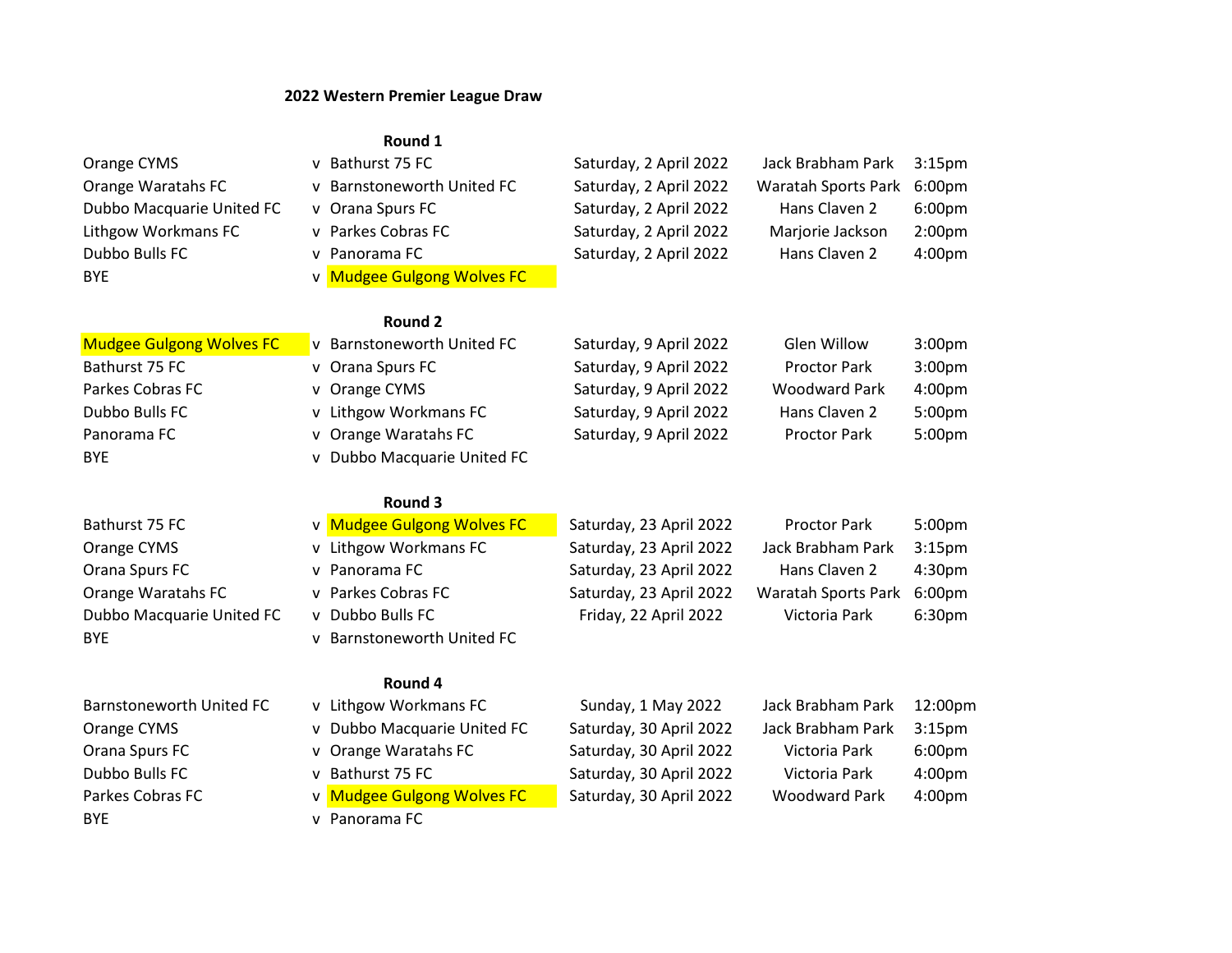|                                 | Round 5                        |                       |                      |                    |
|---------------------------------|--------------------------------|-----------------------|----------------------|--------------------|
| Orange CYMS                     | v Orange Waratahs FC           | Sunday, 8 May 2022    | Jack Brabham Park    | 2:00 <sub>pm</sub> |
| Parkes Cobras FC                | Orana Spurs FC<br>v            | Saturday, 7 May 2022  | <b>Woodward Park</b> | 4:00pm             |
| Panorama FC                     | v Mudgee Gulgong Wolves FC     | Saturday, 7 May 2022  | <b>Proctor Park</b>  | 3:00pm             |
| <b>Barnstoneworth United FC</b> | Bathurst 75 FC<br>v            | Saturday, 7 May 2022  | Jack Brabham Park    | 3:15 <sub>pm</sub> |
| Lithgow Workmans FC             | v Dubbo Macquarie United FC    | Saturday, 7 May 2022  | Marjorie Jackson     | 2:00 <sub>pm</sub> |
| <b>BYE</b>                      | v Dubbo Bulls FC               |                       |                      |                    |
|                                 | Round 6                        |                       |                      |                    |
| <b>Barnstoneworth United FC</b> | v Panorama FC                  | Saturday, 14 May 2022 | Jack Brabham Park    | 3:15 <sub>pm</sub> |
| Bathurst 75 FC                  | v Lithgow Workmans FC          | Saturday, 14 May 2022 | <b>Proctor Park</b>  | 5:00pm             |
| <b>Mudgee Gulgong Wolves FC</b> | v Orana Spurs FC               | Saturday, 14 May 2022 | Glen Willow          | 3:00pm             |
| Parkes Cobras FC                | v Dubbo Macquarie United FC    | Saturday, 14 May 2022 | <b>Woodward Park</b> | 4:00pm             |
| Orange CYMS                     | v Dubbo Bulls FC               | Sunday, 15 May 2022   | Jack Brabham Park    | 1:30pm             |
| <b>BYE</b>                      | v Orange Waratahs FC           |                       |                      |                    |
|                                 | Round <sub>7</sub>             |                       |                      |                    |
| Bathurst 75 FC                  | v Parkes Cobras FC             | Saturday, 21 May 2022 | <b>Proctor Park</b>  | 5:00pm             |
| Orana Spurs FC                  | Dubbo Bulls FC<br>$\mathsf{v}$ | Friday, 20 May 2022   | Victoria Park        | 7:00pm             |
| <b>Barnstoneworth United FC</b> | v Orange CYMS                  | Saturday, 21 May 2022 | Jack Brabham Park    | 3:15 <sub>pm</sub> |
| Panorama FC                     | v Dubbo Macquarie United FC    | Saturday, 21 May 2022 | <b>Proctor Park</b>  | 3:00pm             |
| <b>Mudgee Gulgong Wolves FC</b> | v Orange Waratahs FC           | Saturday, 21 May 2022 | Glen Willow          | 3:00pm             |
| <b>BYE</b>                      | v Lithgow Workmans FC          |                       |                      |                    |
|                                 | Round 8                        |                       |                      |                    |
| Panorama FC                     | Orange CYMS                    | Saturday, 28 May 2022 | <b>Proctor Park</b>  | 5:00pm             |
| <b>Mudgee Gulgong Wolves FC</b> | Lithgow Workmans FC            | Saturday, 28 May 2022 | Glen Willow          | 3:00pm             |
| Orange Waratahs FC              | Dubbo Bulls FC                 | Saturday, 28 May 2022 | Waratah Sports Park  | 3:00 <sub>pm</sub> |
| Dubbo Macquarie United FC       | Bathurst 75 FC                 | Saturday, 28 May 2022 | Victoria Park        | 4:00pm             |
| <b>Barnstoneworth United FC</b> | Parkes Cobras FC               | Saturday, 28 May 2022 | Jack Brabham Park    | 3:15 <sub>pm</sub> |

BYE **BYE Orana Spurs FC May 28 / 29**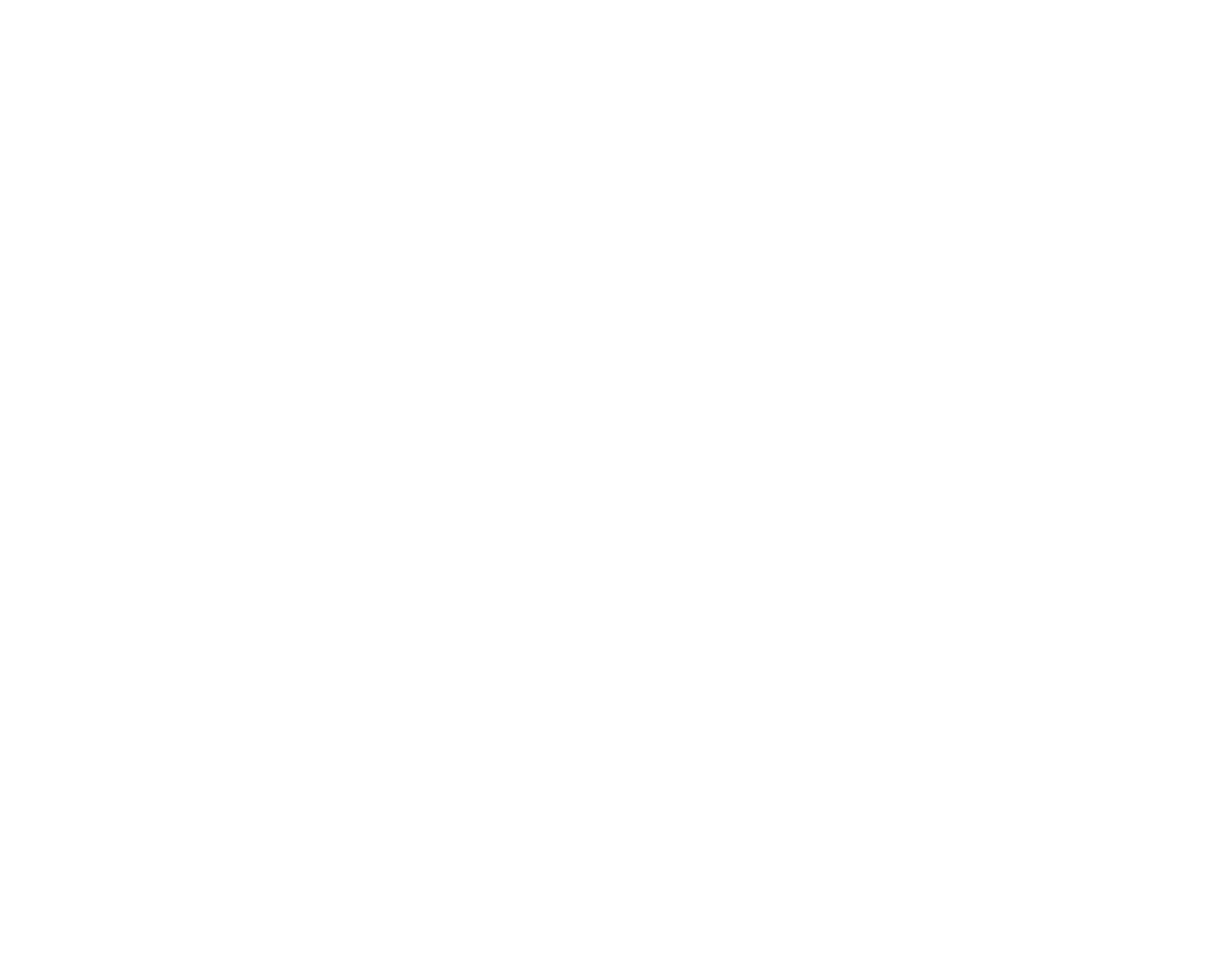|                                 | Round 9                                         |                           |                      |                    |
|---------------------------------|-------------------------------------------------|---------------------------|----------------------|--------------------|
| Dubbo Bulls FC                  | v Mudgee Gulgong Wolves FC                      | Saturday, 4 June 2022     | Hans Claven 2        | 5:00pm             |
| Panorama FC                     | v Parkes Cobras FC                              | Saturday, 4 June 2022     | <b>Proctor Park</b>  | 3:00 <sub>pm</sub> |
| <b>Barnstoneworth United FC</b> | v Dubbo Macquarie United FC                     | Saturday, 4 June 2022     | Jack Brabham Park    | 3:15 <sub>pm</sub> |
| Lithgow Workmans FC             | v Orana Spurs FC                                | Saturday, 4 June 2022     | Marjorie Jackson     | 2:00 <sub>pm</sub> |
| Bathurst 75 FC                  | v Orange Waratahs FC                            | Saturday, 4 June 2022     | <b>Proctor Park</b>  | 5:00pm             |
| <b>BYE</b>                      | v Orange CYMS                                   |                           |                      |                    |
|                                 | Round 10                                        |                           |                      |                    |
| Dubbo Macquarie United FC       | v Orange Waratahs FC                            | Saturday, 11 June 2022    | Victoria Park        | 4:00pm             |
| Parkes Cobras FC                | Dubbo Bulls FC<br>$\mathsf{v}$                  | Saturday, 11 June 2022    | <b>Woodward Park</b> | 4:00pm             |
| Panorama FC                     | v Lithgow Workmans FC                           | Saturday, 11 June 2022    | <b>Proctor Park</b>  | 3:00 <sub>pm</sub> |
| <b>Mudgee Gulgong Wolves FC</b> | v Orange CYMS                                   | Saturday, 11 June 2022    | Glen Willow          | 3:00 <sub>pm</sub> |
| Orana Spurs FC                  | <b>Barnstoneworth United FC</b><br>v            | Saturday, 11 June 2022    | Hans Claven 2        | 4:30pm             |
| <b>BYE</b>                      | Bathurst 75 FC<br>v                             |                           |                      |                    |
|                                 | Round 11                                        |                           |                      |                    |
| <b>Mudgee Gulgong Wolves FC</b> | v Dubbo Macquarie United FC                     | Saturday, 25 June 2022    | Glen Willow          | 3:00 <sub>pm</sub> |
| Dubbo Bulls FC                  | <b>Barnstoneworth United FC</b><br>$\mathsf{v}$ | Saturday, 25 June 2022    | Victoria Park        | 5:00pm             |
| Lithgow Workmans FC             | Orange Waratahs FC<br>v                         | Saturday, 18 June 2022    | Marjorie Jackson     | 2:00 <sub>pm</sub> |
| Orana Spurs FC                  | v Orange CYMS                                   | Saturday, 18 June 2022    | Apex Oval            | 5:00pm             |
| Panorama FC                     | Bathurst 75 FC<br>v                             | Saturday, 18 June 2022    | <b>Proctor Park</b>  | 5:00pm             |
| <b>BYE</b>                      | v Parkes Cobras FC                              |                           |                      |                    |
|                                 | Round 12                                        |                           |                      |                    |
| Bathurst 75 FC                  | v Orange CYMS                                   | Saturday, 25 June 2022    | <b>Proctor Park</b>  | 5:00pm             |
| Barnstoneworth United FC        | v Orange Waratahs FC                            | Saturday, 25 June 2022    | Jack Brabham Park    | 3:15 <sub>pm</sub> |
| Orana Spurs FC                  | Dubbo Macquarie United FC<br>v                  | Wednesday, 17 August 2022 | Hans Claven 2        | 6:30pm             |
| Parkes Cobras FC                | Lithgow Workmans FC<br>v                        | Saturday, 25 June 2022    | <b>Woodward Park</b> | 4:00pm             |
| Panorama FC                     | Dubbo Bulls FC<br>v                             | Saturday, 25 June 2022    | <b>Proctor Park</b>  | 3:00pm             |
| <b>BYE</b>                      | v Mudgee Gulgong Wolves FC                      | Saturday, 18 June 2022    |                      |                    |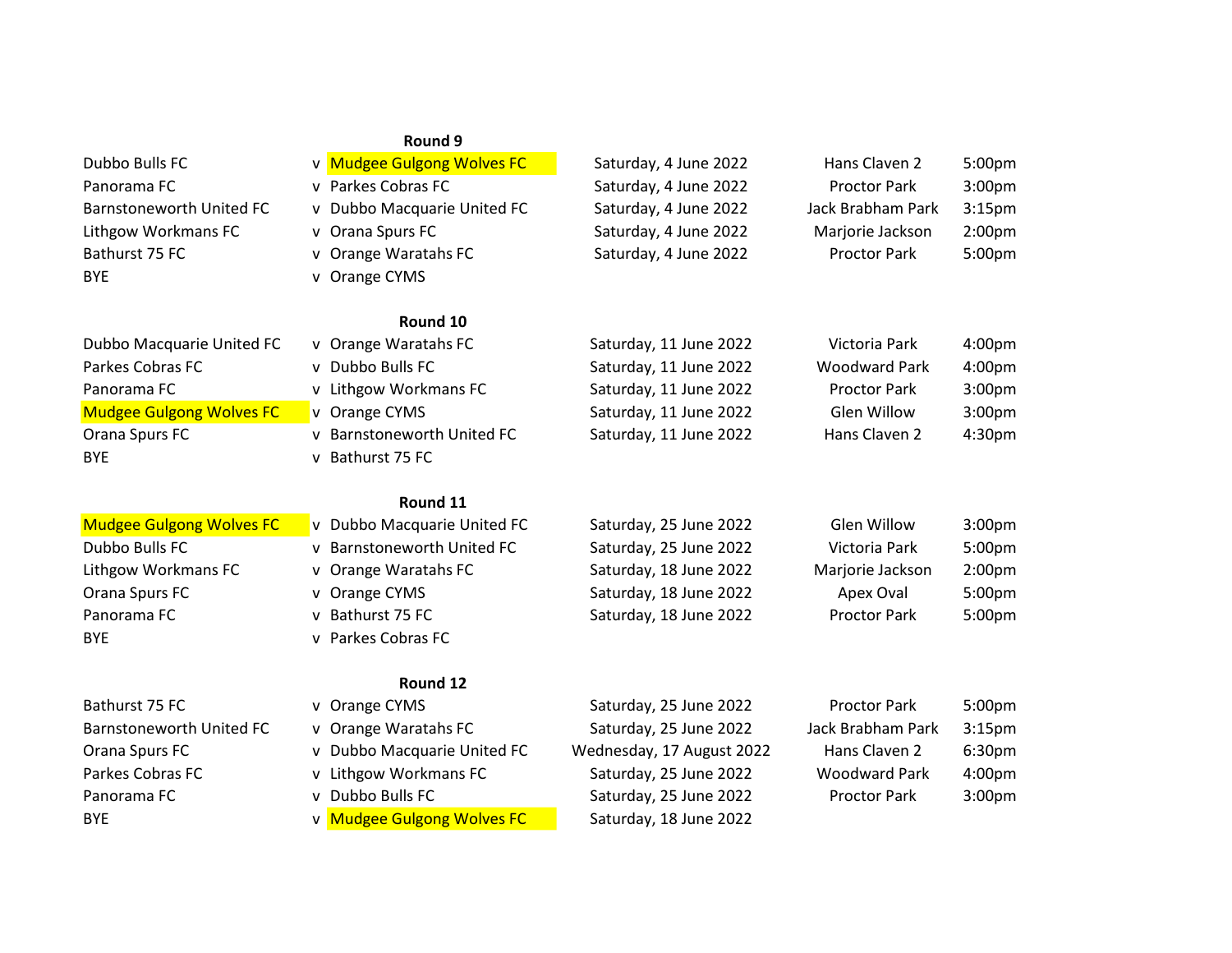### Round 13

BYE v Orange CYMS

# BYE v Bathurst 75 FC

## Round 14

| .                          |                       |                            |                    |
|----------------------------|-----------------------|----------------------------|--------------------|
| v Dubbo Bulls FC           | Saturday, 2 July 2022 | Glen Willow                | 3:00 <sub>pm</sub> |
| v Panorama FC              | Saturday, 2 July 2022 | <b>Woodward Park</b>       | 4:00pm             |
| v Barnstoneworth United FC | Saturday, 2 July 2022 | Victoria Park              | 6:00 <sub>pm</sub> |
| v Lithgow Workmans FC      | Saturday, 2 July 2022 | Victoria Park              | 4:00pm             |
| v Bathurst 75 FC           | Saturday, 2 July 2022 | <b>Waratah Sports Park</b> | 6:00 <sub>pm</sub> |
|                            |                       |                            |                    |

| Orange Waratahs FC       |                  | v Dubbo Macquarie United FC | Saturday, 9 July 2022 | Waratah Sports Park | 6:00 <sub>pm</sub> |
|--------------------------|------------------|-----------------------------|-----------------------|---------------------|--------------------|
| Dubbo Bulls FC           |                  | v Parkes Cobras FC          | Saturday, 9 July 2022 | Hans Claven 2       | 5:00 <sub>pm</sub> |
| Lithgow Workmans FC      | v Panorama FC    |                             | Saturday, 9 July 2022 | Marjorie Jackson    | 2:00 <sub>pm</sub> |
| Orange CYMS              |                  | v Mudgee Gulgong Wolves FC  | Saturday, 9 July 2022 | Jack Brabham Park   | 3:15 <sub>pm</sub> |
| Barnstoneworth United FC | v Orana Spurs FC |                             | Sunday, 10 July 2022  | Jack Brabham Park   | 12:00pm            |
| <b>BYE</b>               | v Bathurst 75 FC |                             |                       |                     |                    |

# Round 15

| Lithgow Workmans FC             | v Barnstoneworth United FC | Saturday, 16 July 2022 | Marjorie Jackson           | 2:00 <sub>pm</sub> |
|---------------------------------|----------------------------|------------------------|----------------------------|--------------------|
| Dubbo Macquarie United FC       | v Orange CYMS              | Saturday, 16 July 2022 | Victoria Park              | 4:00 <sub>pm</sub> |
| Orange Waratahs FC              | v Orana Spurs FC           | Saturday, 16 July 2022 | <b>Waratah Sports Park</b> | 3:15 <sub>pm</sub> |
| Bathurst 75 FC                  | v Dubbo Bulls FC           | Saturday, 16 July 2022 | <b>Proctor Park</b>        | 5:00 <sub>pm</sub> |
| <b>Mudgee Gulgong Wolves FC</b> | v Parkes Cobras FC         | Saturday, 16 July 2022 | Glen Willow                | 3:00 <sub>pm</sub> |
| <b>BYE</b>                      | v Panorama FC              |                        |                            |                    |
|                                 |                            |                        |                            |                    |

# Round 16

| Orange Waratahs FC              | v Orange CYMS              | Saturday, 23 July 2022 | <b>Waratah Sports Park</b> | 6:00 <sub>pm</sub> |
|---------------------------------|----------------------------|------------------------|----------------------------|--------------------|
| Orana Spurs FC                  | v Parkes Cobras FC         | Saturday, 23 July 2022 | Victoria Park              | 6:00 <sub>pm</sub> |
| <b>Mudgee Gulgong Wolves FC</b> | v Panorama FC              | Saturday, 23 July 2022 | Glen Willow                | 2:00 <sub>pm</sub> |
| Bathurst 75 FC                  | v Barnstoneworth United FC | Saturday, 23 July 2022 | <b>Proctor Park</b>        | 5:00 <sub>pm</sub> |
| Dubbo Macquarie United FC       | v Lithgow Workmans FC      | Saturday, 23 July 2022 | Victoria Park              | 4:00pm             |
| <b>BYE</b>                      | v Dubbo Bulls FC           |                        |                            |                    |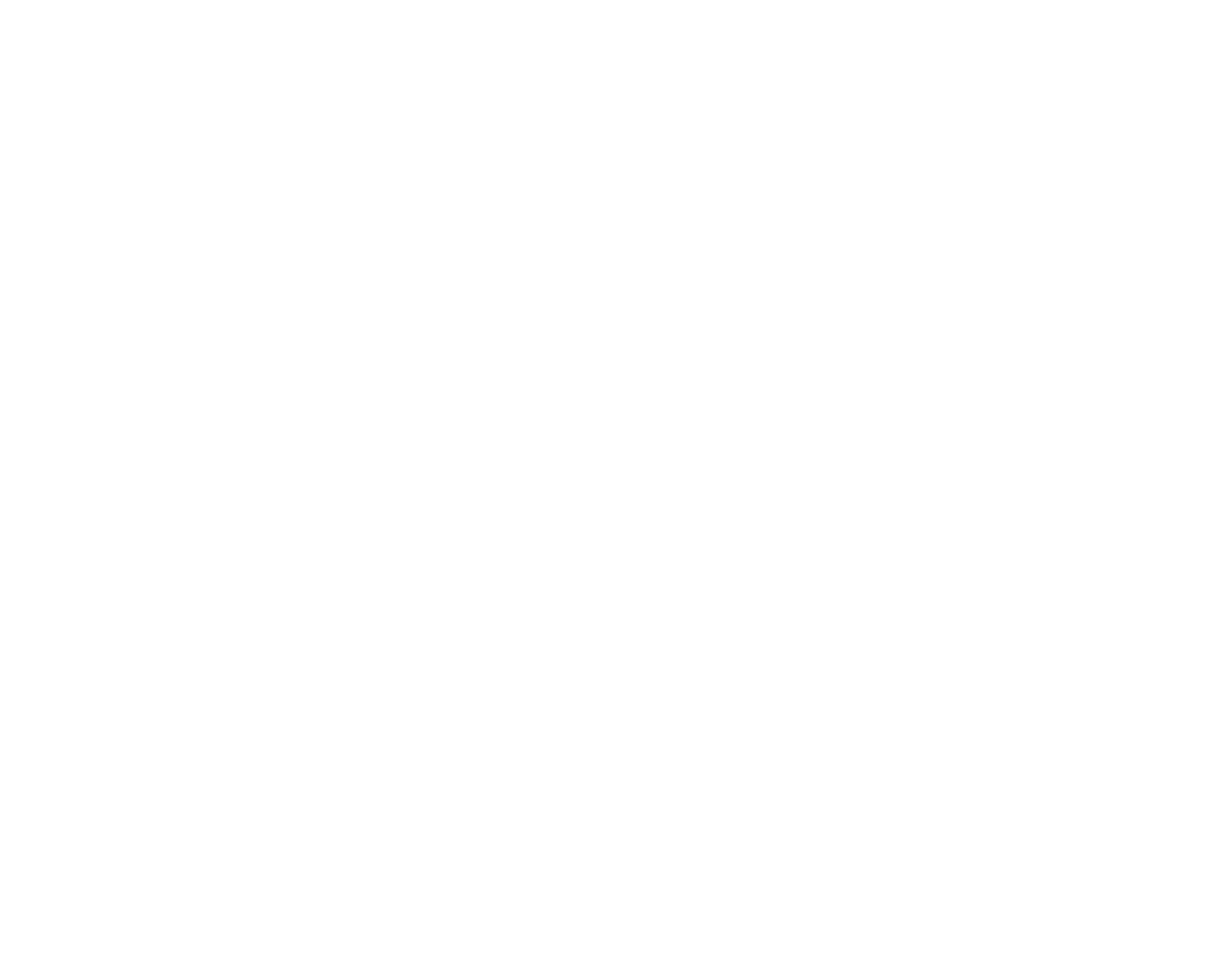## Round 17

| Panorama FC               | <b>Barnstoneworth United FC</b><br>v | Saturday, 30 July 2022   | <b>Proctor Park</b>        | 5:00 <sub>pm</sub> |
|---------------------------|--------------------------------------|--------------------------|----------------------------|--------------------|
| Lithgow Workmans FC       | Bathurst 75 FC<br>v                  | Saturday, 30 July 2022   | Marjorie Jackson           | 2:00 <sub>pm</sub> |
| Orana Spurs FC            | v Mudgee Gulgong Wolves FC           | Saturday, 30 July 2022   | Hans Claven 2              | 4:30pm             |
| Dubbo Macquarie United FC | v Parkes Cobras FC                   | Saturday, 30 July 2022   | Apex Oval                  | 6:00pm             |
| Dubbo Bulls FC            | v Orange CYMS                        | Saturday, 30 July 2022   | Apex Oval                  | 4:00pm             |
| <b>BYE</b>                | v Orange Waratahs FC                 |                          |                            |                    |
|                           | Round 18                             |                          |                            |                    |
| Parkes Cobras FC          | v Bathurst 75 FC                     | Saturday, 6 August 2022  | <b>Woodward Park</b>       | 4:00pm             |
| Dubbo Bulls FC            | v Orana Spurs FC                     | Saturday, 6 August 2022  | Hans Claven 2              | 6:00pm             |
| Orange CYMS               | <b>Barnstoneworth United FC</b><br>v | Saturday, 6 August 2022  | Jack Brabham Park          | 3:15 <sub>pm</sub> |
| Dubbo Macquarie United FC | v Panorama FC                        | Saturday, 6 August 2022  | Victoria Park              | 4:00pm             |
| Orange Waratahs FC        | v Mudgee Gulgong Wolves FC           | Saturday, 6 August 2022  | Waratah Sports Park        | 5:00pm             |
| <b>BYE</b>                | v Lithgow Workmans FC                |                          |                            |                    |
|                           | Round 19                             |                          |                            |                    |
| Orange CYMS               | v Panorama FC                        | Saturday, 13 August 2022 | Jack Brabham Opark         | 3:15 <sub>pm</sub> |
| Lithgow Workmans FC       | v Mudgee Gulgong Wolves FC           | Saturday, 13 August 2022 | Marjorie Jackson           | 2:00 <sub>pm</sub> |
| Dubbo Bulls FC            | v Orange Waratahs FC                 | Saturday, 13 August 2022 | Hans Claven 2              | 5:00pm             |
| Bathurst 75 FC            | Dubbo Macquarie United FC<br>v       | Saturday, 13 August 2022 | <b>Proctor Park</b>        | 5:00pm             |
| Parkes Cobras FC          | <b>Barnstoneworth United FC</b><br>v | Wednesday, 3 August 2022 | <b>Woodward Park</b>       | 4:00pm             |
| <b>BYE</b>                | Orana Spurs FC<br>v                  |                          |                            |                    |
|                           | Round 20                             |                          |                            |                    |
| Barnstoneworth United FC  | v Mudgee Gulgong Wolves FC           | Saturday, 20 August 2022 | Jack Brabham Park          | 3:15 <sub>pm</sub> |
| Orana Spurs FC            | v Bathurst 75 FC                     | Saturday, 20 August 2022 | Hans Claven 2              | 4:30 <sub>pm</sub> |
| Orange CYMS               | v Parkes Cobras FC                   | Sunday, 21 August 2022   | Jack Brabham Park          | 1:30 <sub>pm</sub> |
| Lithgow Workmans FC       | v Dubbo Bulls FC                     | Saturday, 20 August 2022 | Marjorie Jackson           | 2:00 <sub>pm</sub> |
| Orange Waratahs FC        | v Panorama FC                        | Saturday, 20 August 2022 | <b>Waratah Sports Park</b> | 6:00pm             |
| <b>BYE</b>                | Dubbo Macquarie United FC<br>V       |                          |                            |                    |